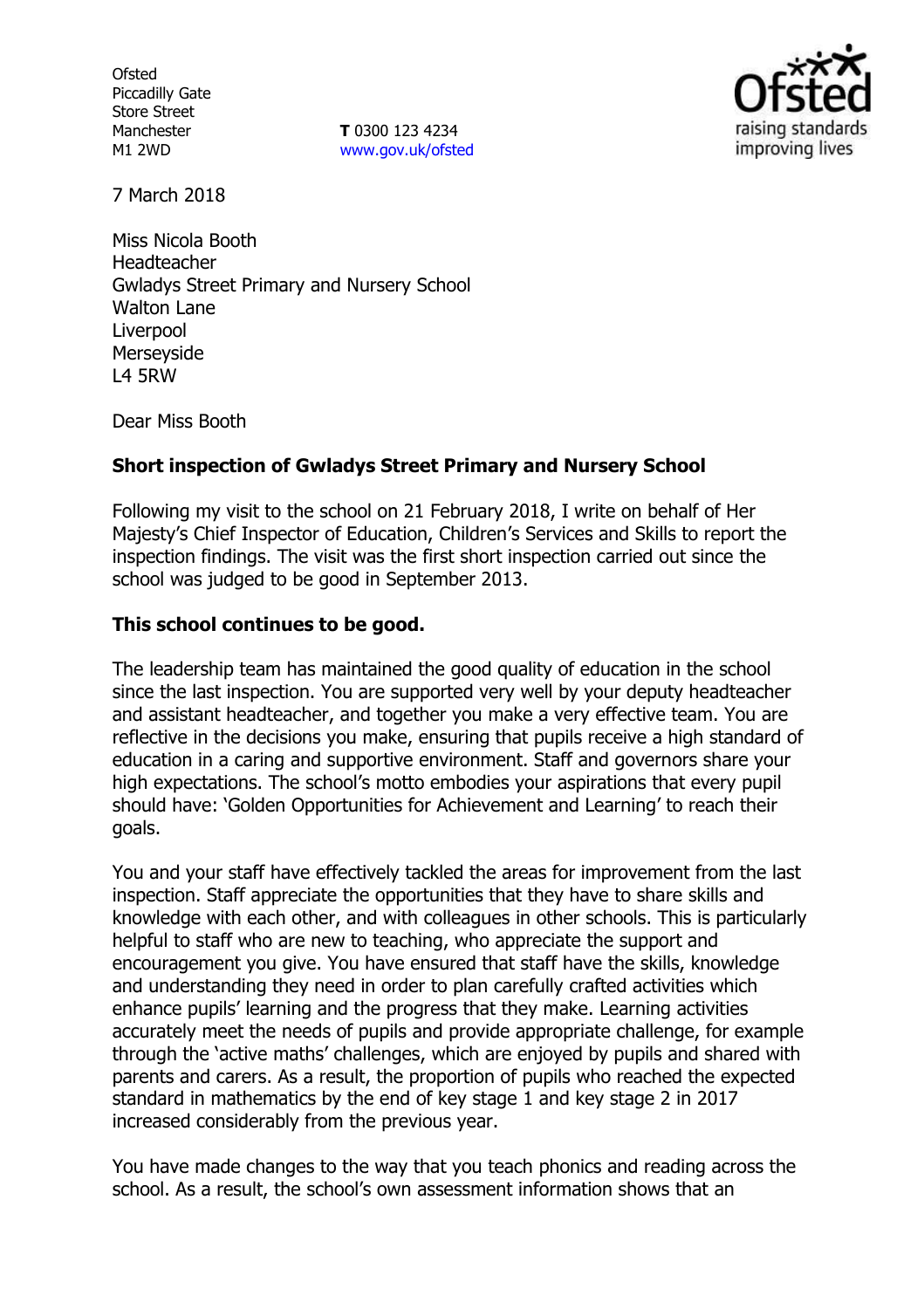

increasing proportion of pupils are now working at a level that is typical for their age in phonics. A higher proportion of pupils are working at the standard expected for their age in reading, with an increased proportion of older pupils working at a greater depth. The strong relationships within the school, and pupils' positive attitudes towards learning, contribute effectively to the progress that they make. Pupils take pride in their work and understand clearly the next steps in their learning. A typical comment was, 'I feel more confident when I'm reading. My vocabulary has improved and I use more descriptive words in my writing now.' However, despite these improvements, you have accurately identified that you need to further embed the changes you have made, and accelerate the progress that pupils make, particularly for disadvantaged pupils, by the end of key stage 1 and key stage 2.

Pupils are polite, courteous and confident. The older pupils take their responsibilities very seriously as 'mini police', members of committees, and as role models for the younger pupils. They enjoy the opportunities they have to participate in a wide range of activities, including multi-sports, trips, residential visits and the school fairs at Christmas and in the summer. They spoke excitedly about the projects they are set for homework. For example, pupils in Year 5 are working on presentations, fact files and models about space. Teachers encourage pupils to be creative and resilient in order to solve problems. Pupils in Year 4 are very proud of the way they raised funds so that they could adopt a gorilla from the local zoo as part of their work on animal conservation. They are extremely proud of their school and their community. They feel valued and cared for.

Most parents I spoke to during the inspection were very positive about the school and the care, guidance and support they receive from you and your staff. Parents of pupils who are new to the school are very pleased with the way their children settle in so quickly and the progress that they make. Parents said that they find the school's new app very useful as a way of communication, and that the website is very helpful with information and ideas for helping their children at home. However, the very small proportion of parents who accessed Ofsted's online questionnaire and text service shared their concerns about how information is communicated and about staff absences. Governors recognise the importance of working well with parents in relation to communication, better attendance, and taking part in school activities.

## **Safeguarding is effective.**

School leaders have ensured that all safeguarding arrangements, including online filtering and monitoring arrangements, are fit for purpose. An effective and efficient system ensures that the most vulnerable pupils are identified quickly and that they receive the help they need. Pupils have a very clear understanding of how to keep themselves safe, particularly online. Pupils told me that they worry about the speed of cars on local roads and have taken the initiative to contact the police. Road safety is very important at your school.

Pupils feel safe in school. They said that bullying is rare and behaviour is good most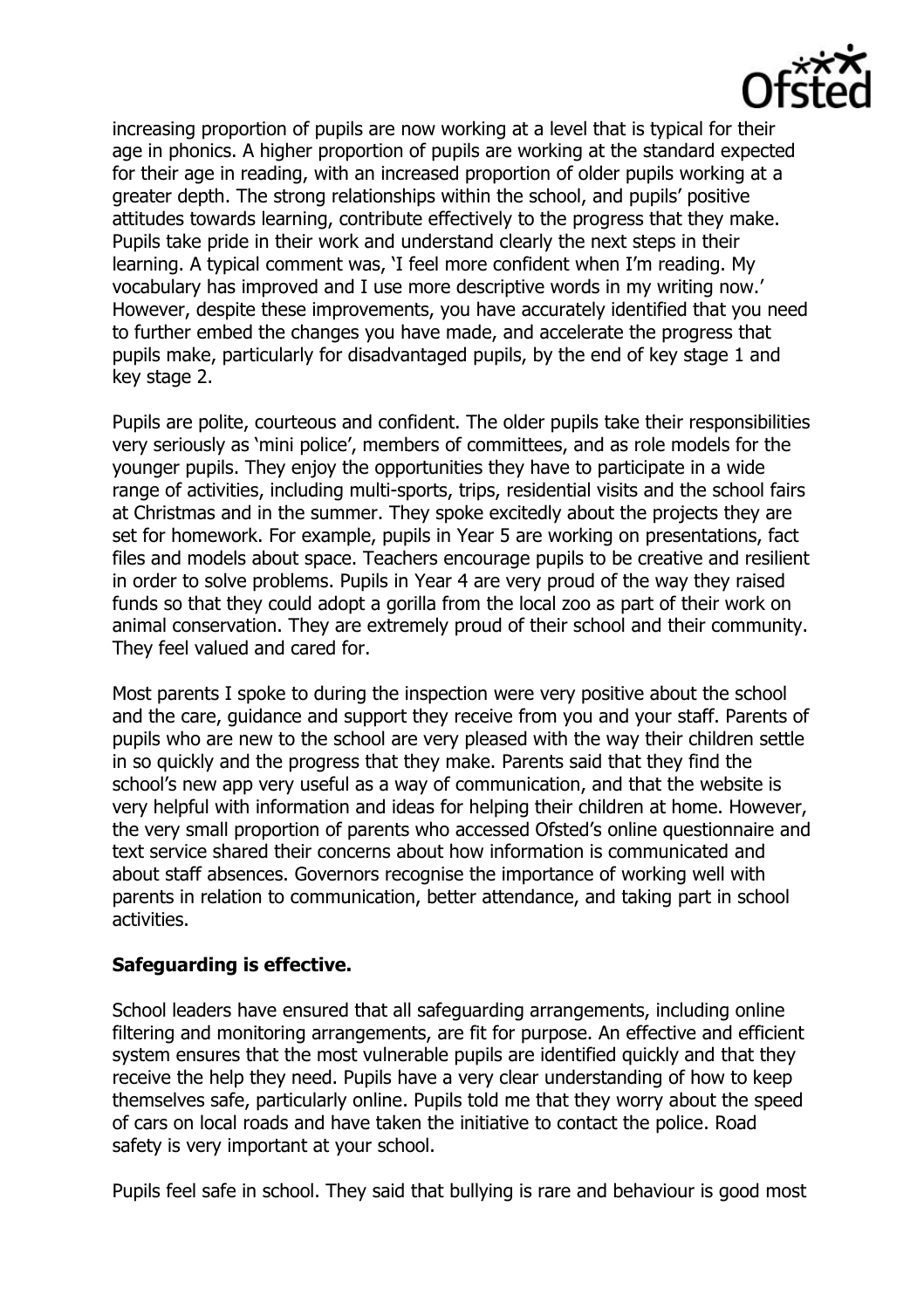

of the time. They are confident that any inappropriate behaviour will be dealt with very quickly and in an appropriate manner. Staff and governors receive regular training and know what to do if they have any concerns.

# **Inspection findings**

- During the inspection, we looked at several lines of enquiry. The first was about how effectively the additional funding for disadvantaged pupils has been used. You have accurately identified the key barriers to learning for disadvantaged pupils. You use a range of assessment information to identify the precise gaps in pupils' learning to ensure that they receive the help that they need to catch up quickly. You have ensured that staff have the skills and resources they need to help disadvantaged pupils and that activities closely match pupils' needs. As a result, progress is improving. The learning mentor provides nurture and guidance for the most vulnerable pupils. This enhances their attitudes to learning and has a positive impact on the improving progress that they make. The school's own assessment information, and work seen in pupils' books, indicate that outcomes for disadvantaged pupils are improving over time. However, you acknowledge that not enough disadvantaged pupils are reaching the standard expected nationally by the end of key stage 2.
- We also discussed the impact of phonics on improving reading across the school. The appointment of a phonics champion has ensured that phonics is taught consistently from Reception to Year 2. You provide opportunities for staff to share their teaching expertise, and monitor sessions regularly to ensure that consistency and high expectations are maintained. You quickly identify gaps in pupils' knowledge, including in Year 3, so that pupils can receive the help they need to catch up quickly. You have ensured that staff have the knowledge, skills and resources they need to teach reading effectively. Learning activities accurately meet the needs of the pupils and challenge them appropriately. The books pupils read meet their needs, and match accurately with the phonics knowledge they have, providing the appropriate amount of challenge. As a result, pupils are becoming competent, confident readers.
- Teachers use assessment information efficiently to identify pupils who are falling behind with their reading. The school's own assessment information indicates that the vast majority of pupils are making accelerated progress from their starting points. Leaders promote the importance of reading effectively with pupils. Pupils talk enthusiastically about the positive changes to the way reading is taught. They enjoy the variety of activities that are used very effectively to increase vocabulary and word knowledge, inference and comprehension skills. Older pupils who spoke to me said that their improving vocabulary is having a positive impact on the quality of their writing. They take great pride in their work and in their achievements. Workshops for parents on phonics and reading ensure that they have the skills they need to help their children at home. However, some younger pupils said that they do not always read regularly at home. This is hindering the progress that they make.
- We looked at actions that have been taken by leaders to improve outcomes for children at the end of Reception. Parents commented that their children settle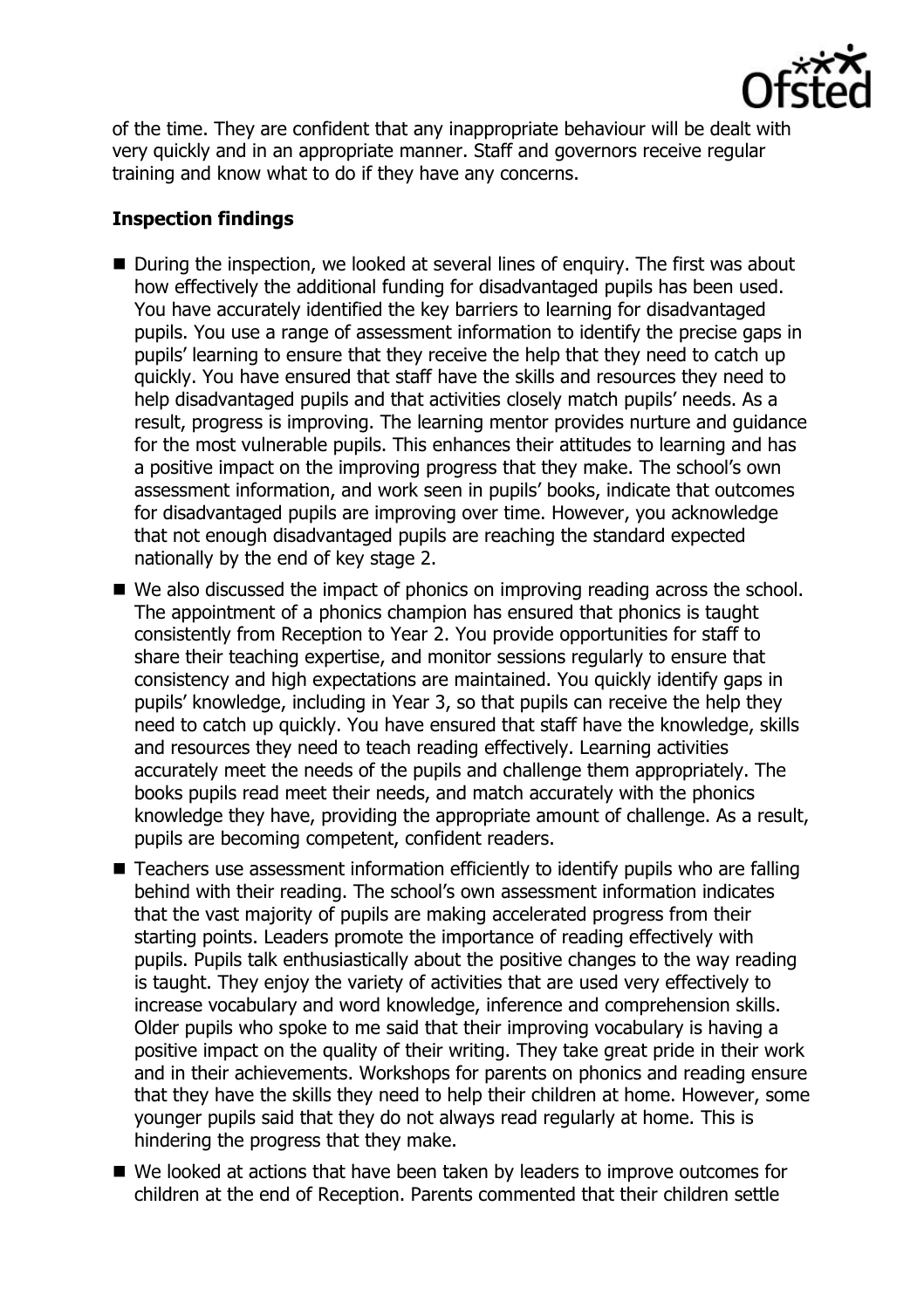

quickly into the routines of school as a result of the well-considered activities and events they attend in the summer term. The vast majority of children start school with knowledge and skills below those typical for their age. The barriers to children's learning are identified quickly, particularly the development of language and communication and personal, social and emotional development. You work with other professionals to ensure that staff have the knowledge and skills that they need to accelerate the progress that children make.

- **Parents speak highly of how well your staff know the children and how happy** they are to come to school each day. Regular 'stay and play' sessions are becoming more popular. Workshops about how you teach phonics, reading and early mathematics provide parents with the opportunity to develop the skills that they need to support their children's learning at home. Positive relationships and attitudes to learning contribute strongly to the substantial progress that children make. To ensure that your assessments are accurate, you work closely with colleagues in other schools. The proportion of children reaching a good level of development by the end of Reception is improving.
- We also looked at attendance. You know your families extremely well. Staff robustly follow up when pupils are absent, and work closely with other agencies to support families, such as by establishing morning routines at home, being picked up by the minibus and attending the popular breakfast club. For a small proportion of pupils, health-related issues have led to considerable absence from school. You have been relentless in your drive to improve the attendance of a number of pupils who are persistently absent. As a result, attendance for these pupils is improving.
- You have introduced a number of imaginative incentives, which are having a positive impact on attendance. Pupils understand the importance of attending school regularly. However, attendance remains below the national average, which hinders the progress rates for pupils who do not attend school regularly. You have rightly identified the need to continue to develop ways to engage parents, so that they can support their children and the progress that they make.
- Finally, we discussed the high number of fixed-term exclusions in 2017. No inappropriate behaviour was seen during the inspection. Pupils' attitude to learning is extremely positive. Pupils are polite and respectful. Positive relationships between pupils and adults promote high levels of cooperation and support for each other. This contributes positively to improving the progress that pupils make. The learning mentor regularly goes 'above and beyond' to support a small proportion of pupils who can sometimes display extreme behaviour. Pupils who spoke to me during the inspection said that behaviour is improving because of the work she does to help pupils to make the right choices about how to behave and to 'feel better about themselves'. Pupils feel confident that any inappropriate behaviour will be dealt with quickly and in the appropriate manner. The school's own information shows that the number of behavioural incidents is reducing.

#### **Next steps for the school**